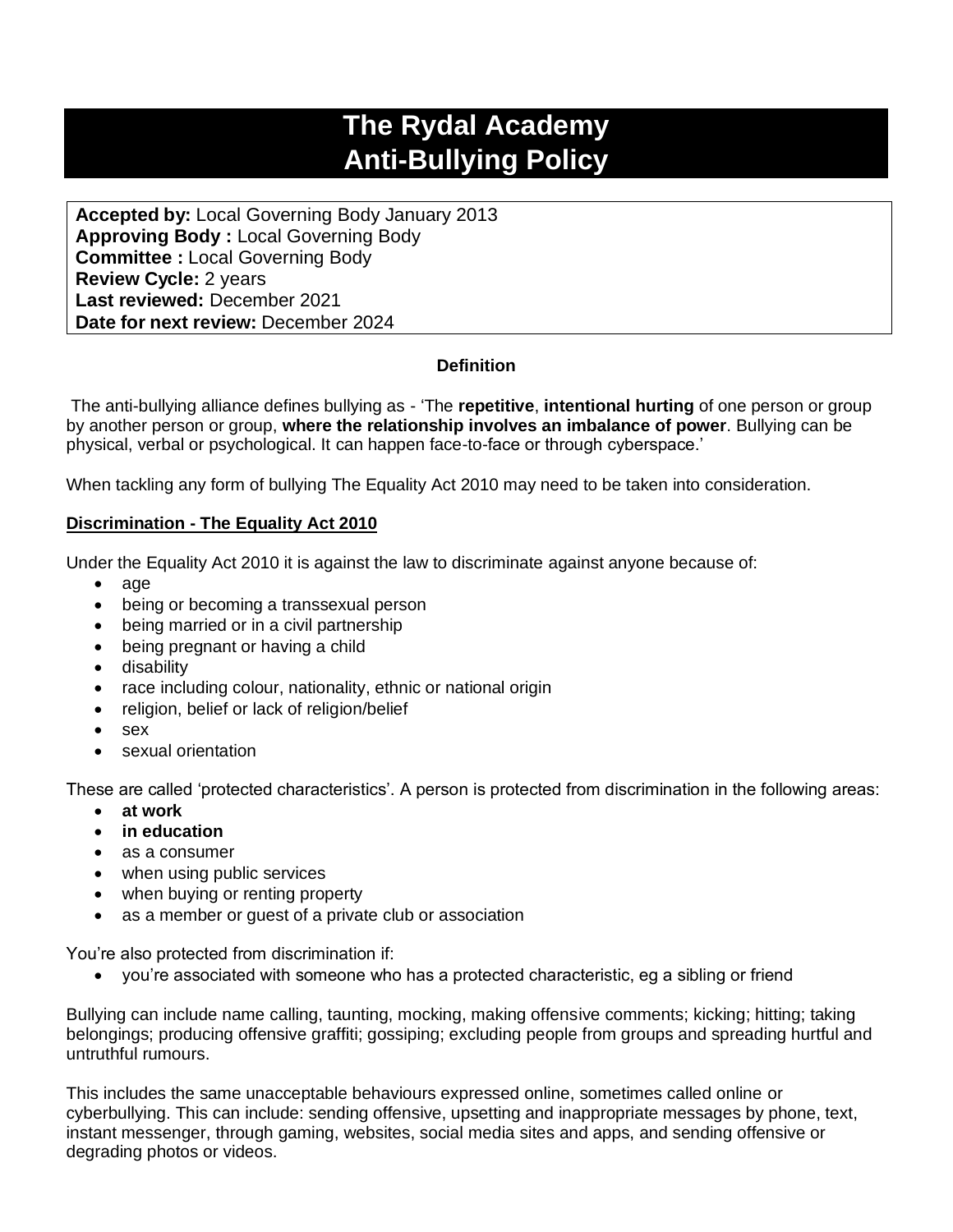

#### **Targeting Potential, Raising Aspirations, Achieving Excellence**

Bullying is recognised by the school as being a form of peer on peer abuse. It can be emotionally abusive and can cause severe and adverse effects on children's emotional development.

# **Aims**

## **We aim to create a climate where all members of the school community feel treated with respect. We aspire to create a safe, nurturing, and positive environment.**

We aim to do this by encouraging our pupils:

- To recognise each child as a unique individual.
- To encourage everyone to treat others, as they would wish to be treated himself or herself.
- To co-operate with each other to create a caring ethos.
- To encourage children to behave in a responsible manner.
- To promote good manners, consideration and respect for others at all times.
- To provide a challenging, stimulating and enjoyable environment where the children feel valued.
- To promote honesty, trust and fairness.
- To promote respect for property, the environment and for themselves.
- To encourage the children to be responsible for their own actions.
- To assist children in developing their understanding of right and wrong.

Create and support an inclusive environment which promotes a culture of mutual respect, consideration and care for others, which will be upheld by all. As a school we will:

- Recognise that bullying can be perpetrated or experienced by any member of the community, including adults and children (peer on peer abuse).
- Recognises the potential for children with SEN and disabilities to be disproportionally impacted by bullying and will implement additional pastoral support as required.
- Openly discuss differences between people that could motivate bullying, such as: children with different family situations, such as looked after children or those with caring responsibilities, religion, ethnicity, disability, gender, sexuality or appearance related difference.
- Challenge practice and language (including 'banter') which does not uphold the school values of tolerance, non-discrimination and respect towards others.
- Be encouraged to use technology, especially mobile phones and social media, positively and responsibly.
- Work with staff, the wider community and outside agencies to prevent and tackle concerns including all forms of prejudice-driven bullying.
- Celebrate success and achievements to promote and build a positive school ethos.

# **Strategies for dealing with bullying**

# **Involvement of pupils**

We will:

- Involve pupils in policy writing and decision making, to ensure that they understand the school's approach and are clear about the part they play in preventing bullying.
- Regularly canvas children and young people's views on the extent and nature of bullying.
- Ensure that all pupils know how to express worries and anxieties about bullying.
- Ensure that all pupils are aware of the range of sanctions which may be applied against those engaging in bullying.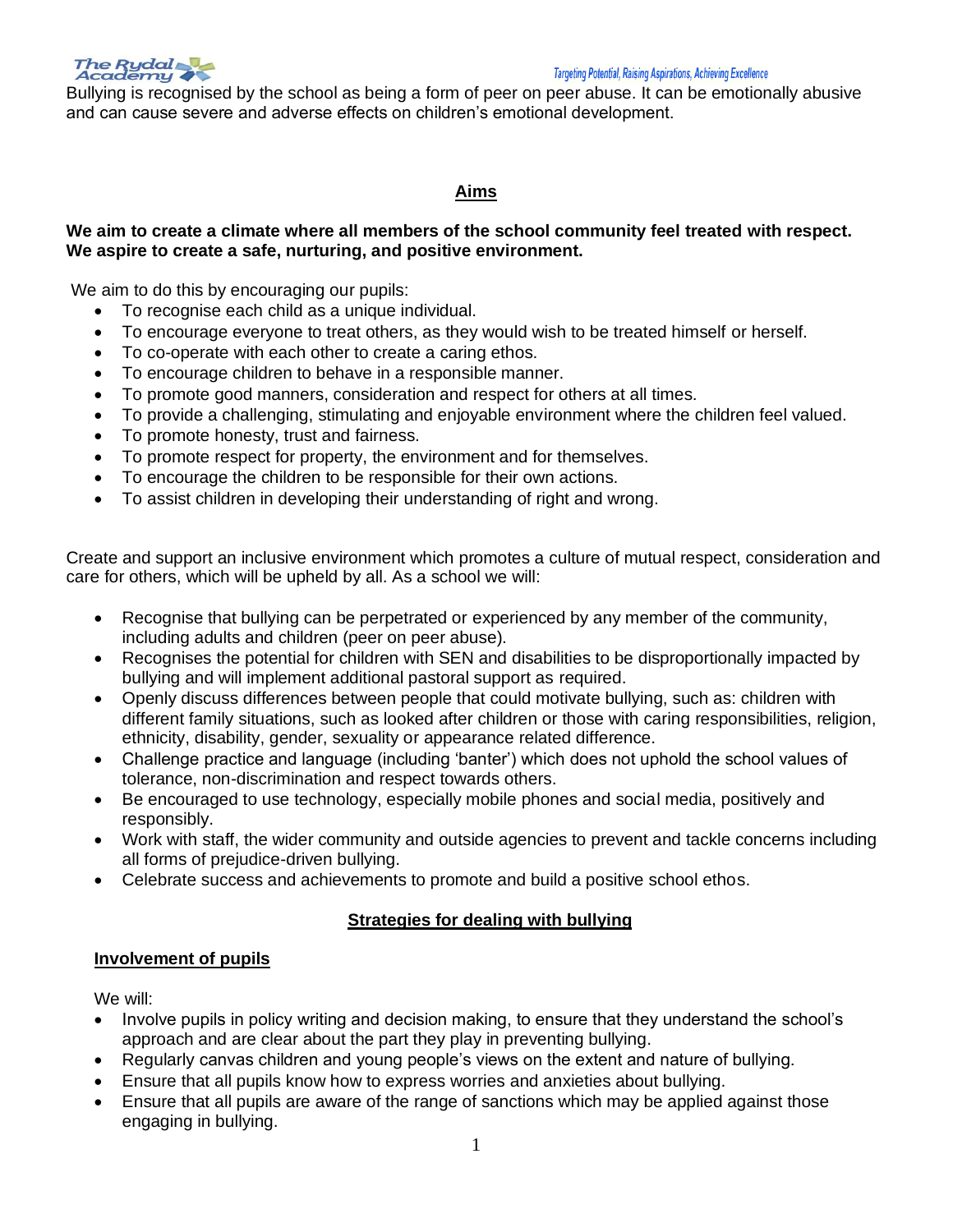

#### **Targeting Potential, Raising Aspirations, Achieving Excellence**

- Involve pupils in anti-bullying campaigns in schools and embedded messages in the wider school curriculum.
- Utilise pupil voice in providing pupil led education and support
- Publicise the details of internal support, as well as external helplines and websites.
- Offer support to pupils who have been bullied and to those who are bullying to address the problems they have.

The initial aim is to prevent bullying within the school setting; strategies for this include recognising that bullying occurs and aiming to raise the profile of the issue.

- The following steps may be taken when dealing with all incidents of bullying reported to the school:
- If bullying is suspected or reported, the incident will be dealt with immediately by the member of staff who has been approached or witnessed the concern.
- The school will provide appropriate support for the person being bullied making sure they are not at risk of immediate harm and will involve them in any decision making, as appropriate.
- Either the headteacher/Personal Development, Behaviour and Welfare Lead/Designated Safeguarding Lead (DSL) or another member of leadership staff will interview all parties involved.
- The DSL will be informed of all bullying issues where there are safeguarding concerns.
- The school will speak with and inform other staff members, where appropriate.
- The school will ensure parents/carers are kept informed about the concern and action taken, as appropriate and in line with child protection and confidentially policies.
- Sanctions, as identified within the school behaviour policy, and support will be implemented in consultation with all parties concerned.
- If necessary, other agencies may be consulted or involved, such as the police, if a criminal offence has been committed, or other local services including early help or children's social care, if a child is felt to be at risk of significant harm.
- Where the bullying of or by pupils takes place off school site or outside of normal school hours (including cyberbullying), the school will ensure that the concern is still investigated and parents/careres informed. If required, the DSL will collaborate with other schools. Appropriate action will be taken, including providing support and implementing sanctions in school in accordance with this policy and the school's behaviour policy.
- A clear and precise account of bullying incidents will be recorded by the school in accordance with existing procedures. This will include recording appropriate details regarding decisions and action taken.

# **Who to tell?**

We encourage any concerns to be share with anyone within the school community be it a teacher, member of staff, parent or another child. Children are then encouraged to share this information with a member of staff who will in turn pass concerns on to the relevant people; be it the Personal Development , Behaviour and Welfare Lead, Designated Safeguarding Lead, or member of the senior leadership team.

# **How are incidents recorded?**

Any incidents of Bullying recorded within school will be recorded on Classcharts. In order to identify incidents of bullying all persons within The Rydal Academy are encouraged to:

- Watch for early signs of distress.
- Listen, believe, and act.
- Keep awareness high.
- Be there for others.